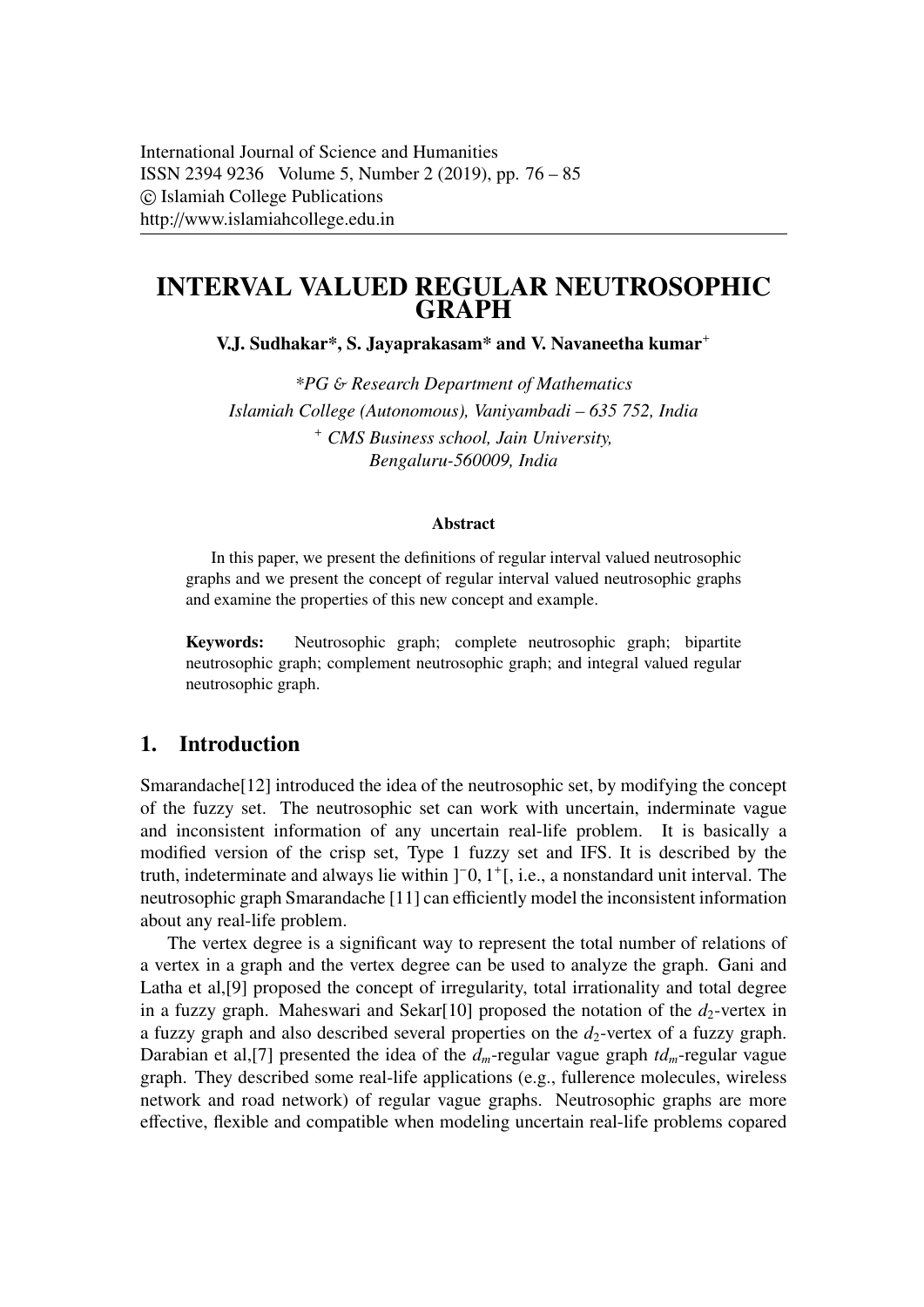to fuzzy graphs are vague graphs. Thus, the use of the netutrosophic graph is inevitable for modeling optimaization problems in real-life scenarios and it is essential to present some new properties and theories for neutrosophic graphs. This idea motivates us to introduce different types of neutrosophic graphs (regular, bipatite, isomorphic and  $\mu$ ) complement neutrosophic graphs) and their related theorems.

The concept of the regularity and degree of nodes has a significant role in both theories and application(e.g., social network analysis,road transportation network, wireless multihop network and the assignment problem) in neutrosophic graph theroy. The main contributions of this manuscript are as follows.

- (i) As far as we know, there exists no research work on the regularity of the neutrosophic graph until now. Therefore, in this manuscript, we present the definition of the interval valued regular neutrosophic graph.
- (ii) We introduce the two type of degree,  $d_m$ -and total  $d_m$ -degrees, of a node in a neutrosophic graph. The definition of busy and free nodes in a regular neutrosophic graph are presented here.

# 2. Preliminaries

We denote  $G^* = (V, E)$  a crisp graph and  $G = (A, B)$  an interval valued neutrosophic graphs graphs.

Definition 2.1. *Let X be a space of points (objects) with generic elements in X denoted by x; then the neutrosophic set A (NS) is an object having the form*  $A = \{ \langle x : A \rangle : A \neq A \}$  $T_A(X), I_A(X), F_A(X) > x \in X$ , *where the function*  $T, I, F: X \rightarrow ]-0, 1 + [define]$ *respectively the a truth-membership function, an indeterminacy-membership function and falsity-membership function of the element*  $x \in X$  *to the set A with the condition:* 

$$
-0 \le T_A(X) + I_A(X) + F_A(X) \le 3^+
$$

*The functions*  $T_A(X)$ *,*  $I_A(X)$  *and*  $F_A(X)$  *are real standard or nonstandard subsets of*  $]$ <sup>-</sup>0,  $1$ <sup>+</sup>[.

Definition 2.2. *Let X be a space of points (objects) with generic elements in X denoted by x. A single valued neutrosophic set A (SVNS ) is characterized by truth-membership function TA*(*X*), *an indeterminacy-membership function IA*(*X*) *and a falsity-membership function F<sub>A</sub>*(*X*)*. For each point x in X T<sub>A</sub>*(*X*),  $I<sub>A</sub>(X)$ ,  $F<sub>A</sub>(X) \in [0, 1]$ . *A SVNS A can be written as*

$$
A = \{ < x : T_A(X), I_A(X), F_A(X) > , x \in X \}
$$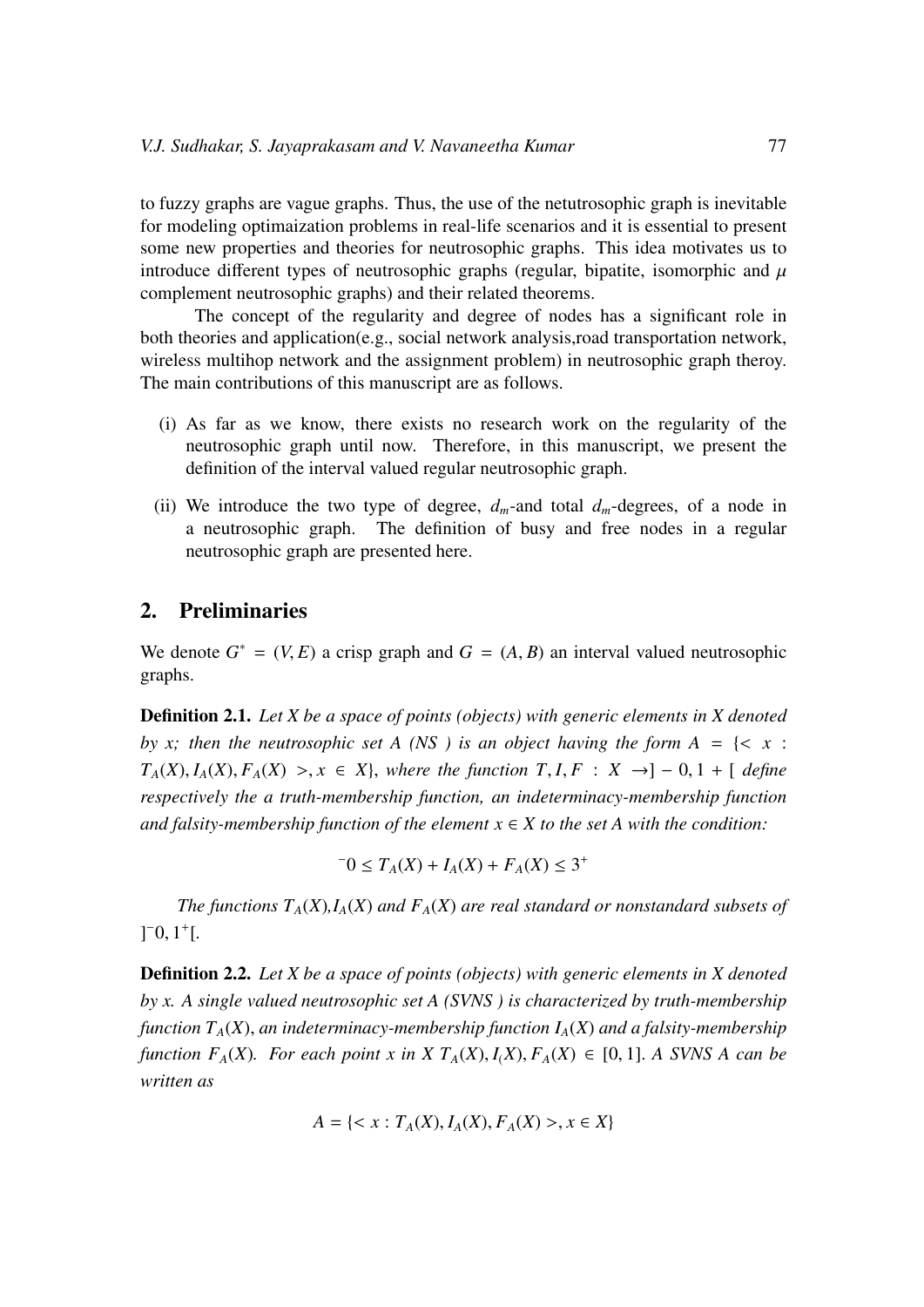**Definition 2.3.** By an interval valued neutrosophic graph of a graph  $G^* = (V, E)$  we *mean a pair G* = (*A, B*)*, where A* =  $[T_{AL}, T_{AU}]$ ,  $[I_{AL}, I_{AU}]$ ,  $[F_{AL}, F_{AU}] >$  *is an IVN set on V and B* =<  $[T_{BL}, T_{BU}]$ ,  $[I_{BL}, I_{BU}]$ ,  $[F_{BL}, F_{BU}]$  > *is an interval valued neutrosophic relation on E satisfies the following condition:*

*1.*  $V = \{v_1, v_2, \dots, v_n\}$  *such that*  $T_{AL}$  : [0, 1]*,*  $T_{AU}$  : [0, 1]*,*  $I_{AL}$  : [0, 1]*,*  $I_{AU}$  : [0, 1] *and FAL* : [0, 1]*, FAU* : [0, 1] *denote the degree of truth-membership, the degree of indeterminacy membership and falsify-membership of the element*  $y \in V$ *, respectively and*

$$
0 \leq T_A(v_i) + I_A(v_i) + F_A(v_i) \leq 3
$$

*for all*  $V_i \in V(i = 1, 2, \dots, n)$ .

*2. The functions*  $T_{BL}$  :  $V \times V \rightarrow [0, 1]$ ,  $T_{BU}$  :  $V \times V \rightarrow [0, 1]$ ,  $I_{BL}$  :  $V \times V \rightarrow [0, 1]$ ,  $I_{BU}$  :  $V \times V \rightarrow [0, 1]$  *and*  $F_{BL} : V \times V \rightarrow [0, 1]$ ,  $F_{BU} : V \times V \rightarrow [0, 1]$  *are such that* 

$$
T_{BL}(\{v_i, v_j\}) \le \min [T_{AL}(v_i), T_{AL}(v_j)], \quad T_{BU}(\{v_i, v_j\}) \le \min [T_{AU}(v_i), T_{AU}(v_j)]
$$
  
\n
$$
I_{BL}(\{v_i, v_j\}) \ge \max [I_{AL}(v_i), I_{AL}(v_j)], \quad I_{BU}(\{v_i, v_j\}) \ge \max [I_{AU}(v_i), I_{AU}(v_j)]
$$
  
\n
$$
F_{BL}(\{v_i, v_j\}) \ge \max [F_{AL}(v_i), F_{AL}(v_j)], \quad F_{BU}(\{v_i, v_j\}) \ge \max [F_{AU}(v_i), F_{AU}(v_j)]
$$

*Denote the degree of truth-membership, indeterminacy-membership and falsifymembership of the edge*  $(v_i, v_j) \in E$  *respectively, where* 

$$
0 \le T_B(\{v_i, v_j\}) + I_A(\{v_i, v_j\}) + F_A(\{v_i, v_j\}) \le 3
$$

*for all*  $V_i \in E(i = 1, 2, \dots, n)$ .

We call A the interval valued neutrosophic vertex set of *V*, *B* the interval valued neutrosophic edge set of *E*, respectively, Note that *B* is a symmetric interval valued neutrosophic relation on *A*. We use the notation  $(v_i, v_j)$  for an element of *E*. Thus,<br> $G - (A \cap R)$  is an interval valued neutrosophic graph of  $G^* - (V \cap R)$  if  $G = (A, B)$  is an interval valued neutrosophic graph of  $G^* = (V, E)$  if

| $T_{BL}(\{v_i, v_j\}) \le \min [T_{AL}(v_i), T_{AL}(v_i)],$  | $T_{BU}(\{v_i, v_j\}) \le \min [T_{AU}(v_i), T_{AU}(v_i)]$      |
|--------------------------------------------------------------|-----------------------------------------------------------------|
| $I_{BL}(\{v_i, v_j\}) \geq \max [I_{AL}(v_i), I_{AL}(v_i)],$ | $I_{BU}(\{v_i, v_j\}) \geq \max [I_{AU}(v_i), I_{AU}(v_i)]$ and |
| $F_{BL}(\{v_i, v_j\}) \ge \max [F_{AL}(v_i), F_{AL}(v_i)],$  | $F_{BU}(\{v_i, v_j\}) \ge \max [F_{AU}(v_i), F_{AU}(v_i)]$      |
|                                                              |                                                                 |

for all  $(v_i, v_j) \in E$ .

Definition 2.4. *Let G* <sup>=</sup> (*A*, *<sup>B</sup>*) *be an IVNG. If G has a path P of path length k from node a to nod b in G such as*  $P = \{a = a_1, (a_1, a_2), a_2, \dots, a_{k-1}, (a_{k-1}, a_k), a_k = b\}$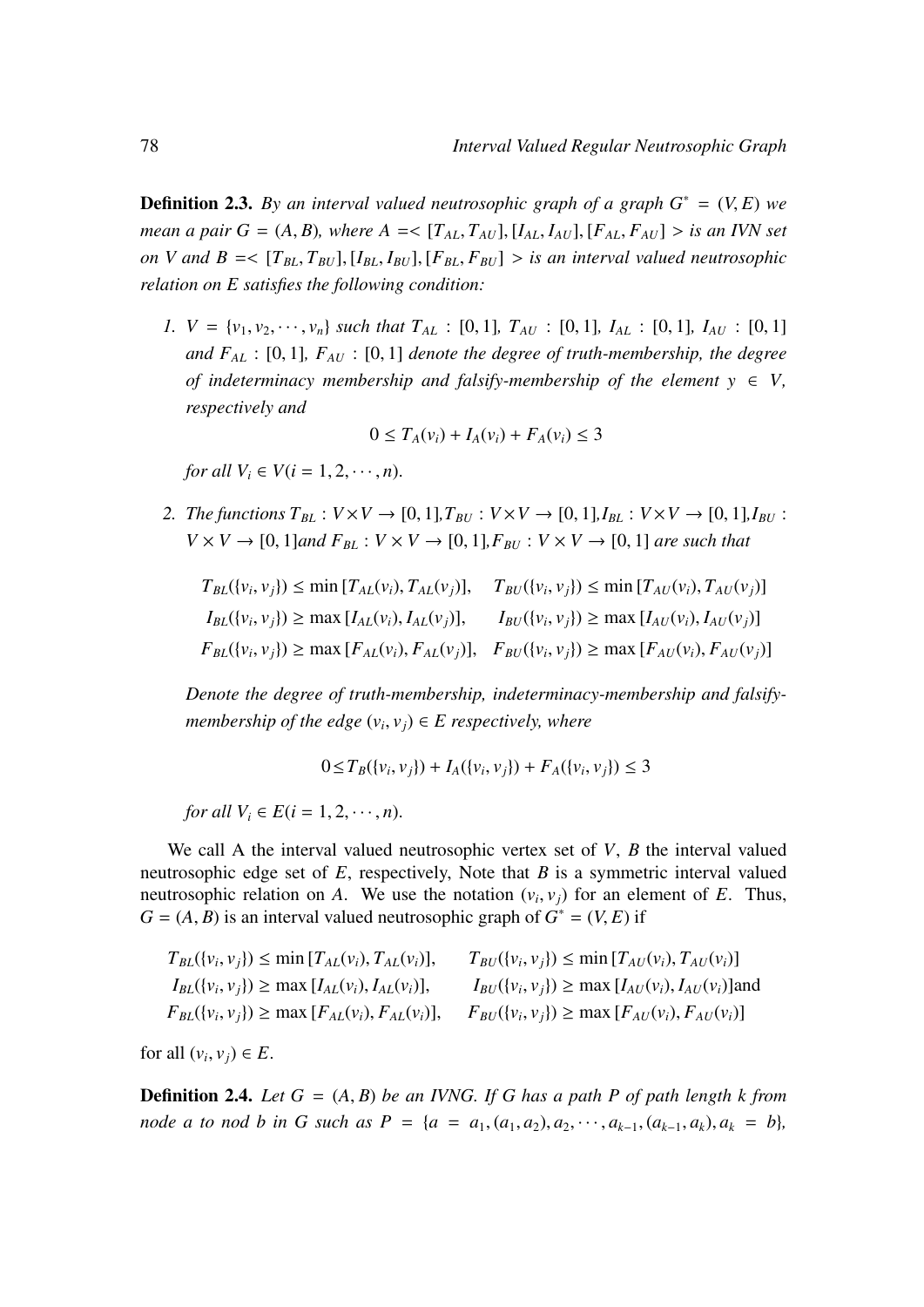then  $(T_{BL}^k(a, b), T_{BU}^k(a, b)), (I_{BL}^k(a, b), I_{BU}^k(a, b))$  and  $(F_{BL}^k(a, b), F_{BU}^k(a, b))$  are described *as follows.*

$$
T_{BL}^{k}(a,b) = \sup(T_{BL}(a,a_1) \wedge T_{BL}(a_1,a_2) \wedge \cdots \wedge T_{BL}(a_{k-1},a_k))
$$
  
\n
$$
T_{BU}^{k}(a,b) = \sup(T_{BU}(a,a_1) \wedge T_{BU}(a_1,a_2) \wedge \cdots \wedge T_{BU}(a_{k-1},a_k))
$$
  
\n
$$
I_{BL}^{k}(a,b) = \inf(I_{BL}(a,a_1) \vee I_{BL}(a_1,a_2) \vee \cdots \vee I_{BL}(a_{k-1},a_k))
$$
  
\n
$$
I_{BU}^{k}(a,b) = \inf(I_{BU}(a,a_1) \vee I_{BU}(a_1,a_2) \vee \cdots \vee I_{BU}(a_{k-1},a_k))
$$
  
\n
$$
F_{BL}^{k}(a,b) = \inf(F_{BL}(a,a_1) \vee F_{BL}(a_1,a_2) \vee \cdots \vee F_{BL}(a_{k-1},a_k))
$$
  
\n
$$
F_{BU}^{k}(a,b) = \inf(F_{BU}(a,a_1) \vee F_{BU}(a_1,a_2) \vee \cdots \vee F_{BU}(a_{k-1},a_k))
$$

Definition 2.5. *Let G* <sup>=</sup> (*A*, *<sup>B</sup>*) *be an IVNG. The strength of connection of a path P* between two nodes a and b is defined by  $(T_{BL}^{\infty}(a, b), T_{BU}^{\infty}(a, b)), (I_{BL}^{\infty}(a, b), I_{BU}^{\infty}(a, b))$  and  $(F_{BL}^{\infty}(a, b), F_{BU}^{\infty}(a, b))$ , where

$$
T_{BL}^{\infty}(a, b) = \sup\{T_{BL}^{k}(a, b)|, k = 1, 2, \cdots, \}
$$
  
\n
$$
T_{BU}^{\infty}(a, b) = \sup\{T_{BU}^{k}(a, b)|, k = 1, 2, \cdots, \}
$$
  
\n
$$
I_{BL}^{\infty}(a, b) = \inf\{I_{BL}^{k}(a, b)|, k = 1, 2, \cdots, \}
$$
  
\n
$$
I_{BU}^{\infty}(a, b) = \inf\{I_{BU}^{k}(a, b)|, k = 1, 2, \cdots, \}
$$
  
\n
$$
F_{BL}^{\infty}(a, b) = \inf\{F_{BL}^{k}(a, b)|, k = 1, 2, \cdots, \}
$$
  
\n
$$
F_{BU}^{\infty}(a, b) = \inf\{F_{BU}^{k}(a, b)|, k = 1, 2, \cdots, \}
$$

# 3. Interval Valued Regular, *dm*-Regular and *tdm*-Regular Neutrosophic Graphs

In this section, first we define the interval valued regular neutrosophic graph, interval valued regular strong neutrosophic graph,  $d_m$ -degree and  $td_m$ -degree of nodes in a neutrosophic graph. Then, we propose the notions of  $d_m$  and  $td_m$ -interval valued regular neutrosophic graphs and prove the necessary and sufficient conditions, for which under these conditions,  $d_m$ -interval valued regular with  $td_m$ -regular neutrosophic graphs are equivalent.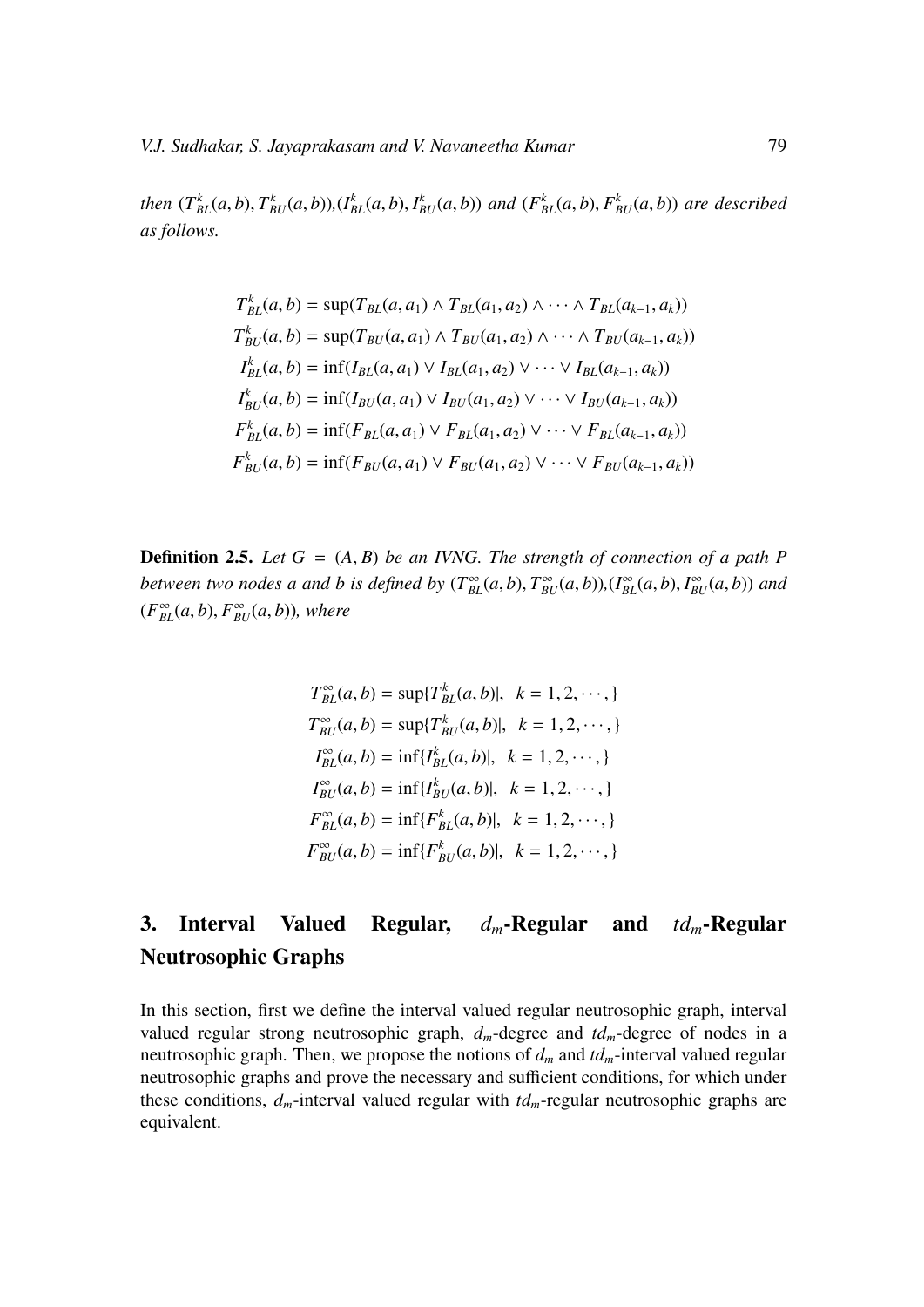Definition 3.1. *Let G* <sup>=</sup> (*A*, *<sup>B</sup>*) *be an IVNG. Gis a interval valued regular neutrosophic graph if it satisfies the following conditions.*

$$
\sum_{a \neq b} T_{BL}(a, b) = constant, \qquad \sum_{a \neq b} T_{BU}(a, b) = constant, \qquad \sum_{a \neq b} I_{BU}(a, b) = constant, \qquad \sum_{a \neq b} I_{BU}(a, b) = constant, \qquad \sum_{a \neq b} F_{BU}(a, b) = constant, \qquad \sum_{a \neq b} F_{BU}(a, b) = constant,
$$

Definition 3.2. *Let G* <sup>=</sup> (*A*, *<sup>B</sup>*) *be an IVNG. G is a interval valued regular strong neutrosophic graph if it satisfies the following conditions.*

$$
T_{BL}(a,b) = \min((T_{AL}(a), T_{AL}(b))) \text{ and } \sum_{a \neq b} T_{BL}(a,b) = \text{constant}
$$
\n
$$
T_{BU}(a,b) = \min((T_{AU}(a), T_{AU}(b))) \text{ and } \sum_{a \neq b} T_{BU}(a,b) = \text{constant}
$$
\n
$$
I_{BL}(a,b) = \max((I_{AL}(a), I_{AL}(b))) \text{ and } \sum_{a \neq b} I_{BL}(a,b) = \text{constant}
$$
\n
$$
I_{BU}(a,b) = \max((I_{AU}(a), I_{AU}(b))) \text{ and } \sum_{a \neq b} I_{BU}(a,b) = \text{constant}
$$
\n
$$
F_{BL}(a,b) = \max((F_{AL}(a), F_{AL}(b))) \text{ and } \sum_{a \neq b} F_{BL}(a,b) = \text{constant}
$$
\n
$$
F_{BU}(a,b) = \max((F_{AU}(a), F_{AU}(b))) \text{ and } \sum_{a \neq b} F_{BU}(a,b) = \text{constant}
$$

**Definition 3.3.** *Let*  $G = (A, B)$  *be an IVNG and the*  $d_m$ *-degree of any node a in G be denote as dm*(*a*) *where:*

$$
d_m(a) = \left(\sum_{a \neq b \in V} (T_{BL}^m(a, b), T_{BU}^m(a, b)) \sum_{a \neq b \in V} (I_{BL}^m(a, b), I_{BU}^m(a, b)),\right. \\ \left. \sum_{a \neq b \in V} (F_{BL}^m(a, b), F_{BU}^m(a, b))\right)
$$

*Here, the path*  $a, a_1, a_2, \dots, a_{m-1}, b$  *is the shortest path between the nodes u and v and the length of this path is m.*

Example 3.1. *We have considered an example of an IVNG G, presented in Figure 1.*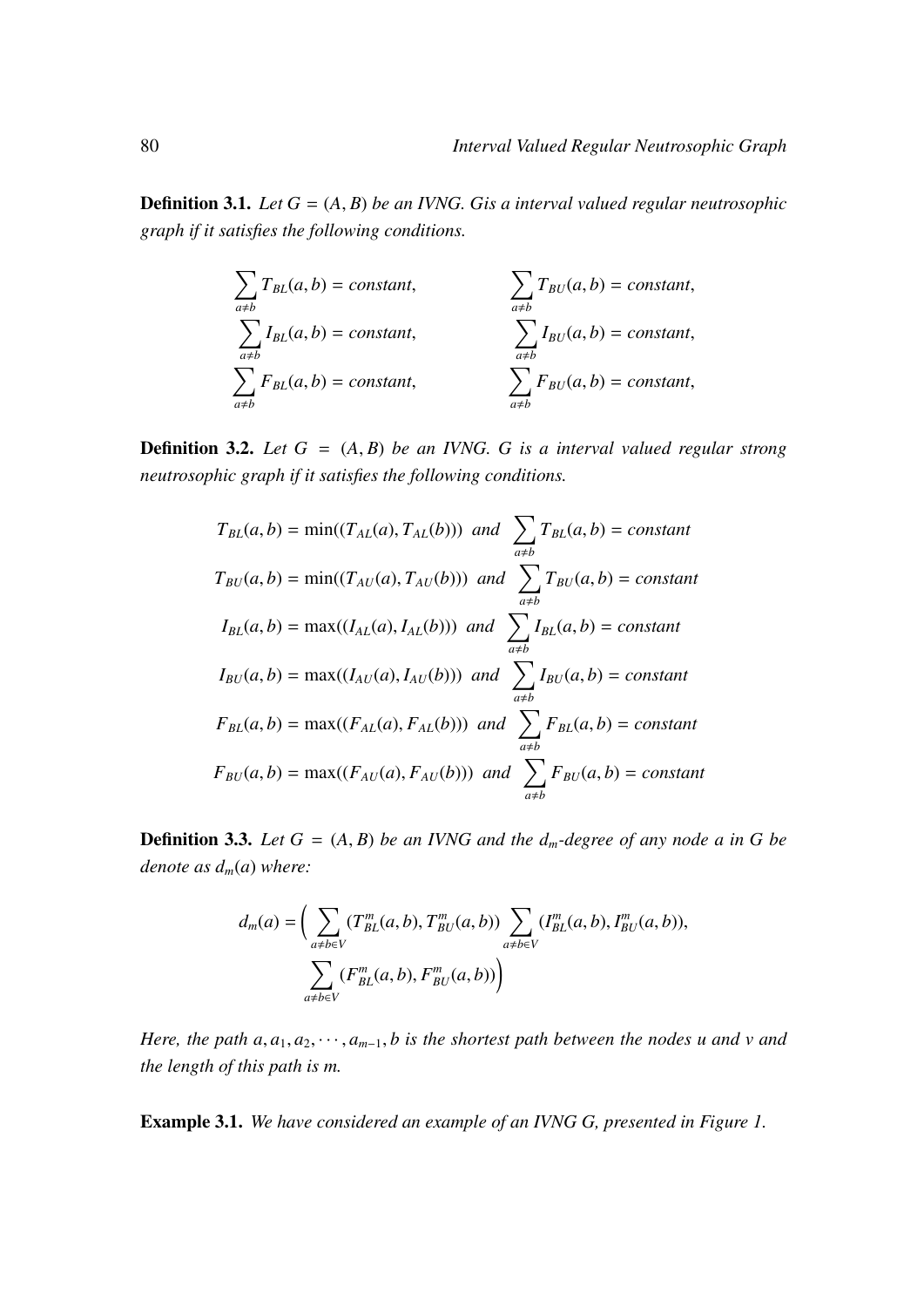

Figure 1: Interval valued neutrosophic graph

*The d*2*-degree of the nodes in G is computed as follows.*

$$
d_2(v_1) = ([(0.1 + 0.2), (0.1 + 0.2)], [(0.3 + 0.4), (0.3 + 0.5)], [(0.4 + 0.5), (0.4 + 0.6)])
$$
  
\n
$$
= ([0.3, 0.3], [0.7, 0.8], [0.9, 1.0])
$$
  
\n
$$
d_2(v_2) = ([(0.1 + 0.2), (0.1 + 0.3)], [(0.3 + 0.4), (0.4 + 0.5)], [(0.4 + 0.5), (0.4 + 0.5)])
$$
  
\n
$$
= ([0.3, 0.4], [0.7, 0.9], [0.9, 0.9])
$$
  
\n
$$
d_2(v_3) = ([(0.1 + 0.2), (0.1 + 0.3)], [(0.3 + 0.5), (0.4 + 0.5)], [(0.4 + 0.6), (0.5 + 0.5)])
$$
  
\n
$$
= ([0.3, 0.4], [0.8, 0.9], [1.0, 1.0])
$$

**Definition 3.4.** *Let*  $G = (A, B)$  *be an IVNG and a*  $\in$  *V be a node G. The total td<sub>m</sub>-degree (tdm-degree) of node a in G is computed as follows.*

$$
td_m(a) = \left( \left( \sum_{a \neq b \in V} (T_{BL}^m(a, b), T_{BU}^m(a, b)) + (T_{AL}(a), T_{AU}(a)) \right), \\ \left( \sum_{a \neq b \in V} (I_{BL}^m(a, b), I_{BU}^m(a, b)) + (I_{AL}(a), I_{AU}(a)) \right), \\ \left( \sum_{a \neq b \in V} (F_{BL}^m(a, b), F_{BU}^m(a, b)) + (F_{AL}(a), F_{AU}(a)) \right) \right)
$$

*Here, the path*  $a, a_1, a_2, \dots, a_{m-1}, b$  *is the shortest path between the nodes u and v and the length of this path is m.*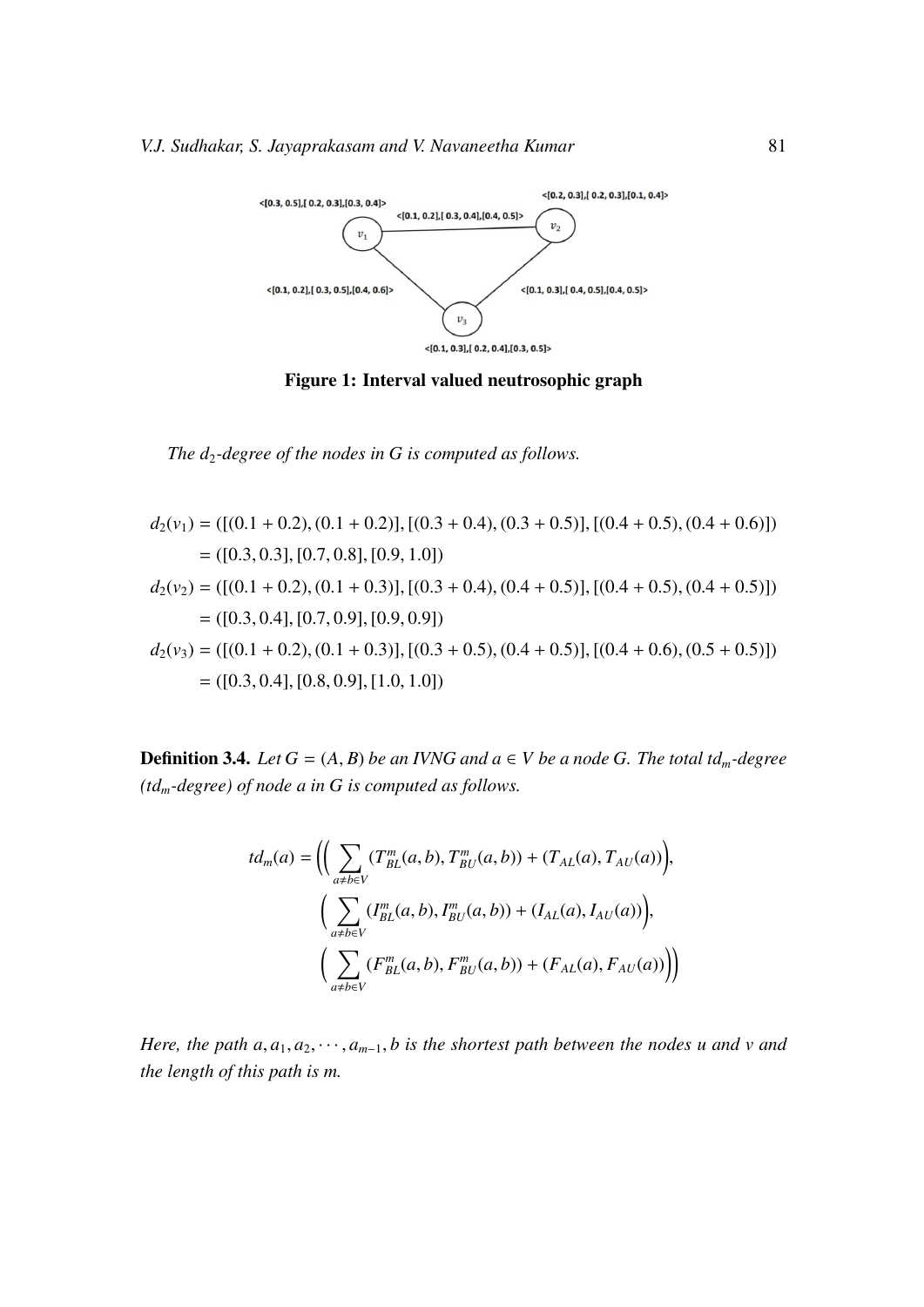Example 3.2. *Let us consider an example of an IVNG, shown in figure 1. Then the td*2*-degree of the nodes in G is as follows.*

$$
td_2(v_1) = ([(0.1 + 0.2) + 0.3, (0.1 + 0.2) + 0.5], [(0.3 + 0.4) + 0.2, (0.3 + 0.5) + 0.3],[(0.4 + 0.5) + 0.3, (0.4 + 0.6) + 0.4]) = ([0.6, 0.8], [0.9, 1.1], [1.2, 1.4])
$$
td_2(v_2) = ([(0.1 + 0.2) + 0.2, (0.1 + 0.3) + 0.3], [(0.3 + 0.4) + 0.2, (0.4 + 0.5) + 0.3],[(0.4 + 0.5) + 0.1, (0.4 + 0.5) + 0.4]) = ([0.5, 0.7], [0.9, 1.2], [1.0, 1.3])
$$
td_2(v_3) = ([(0.1 + 0.2) + 0.1, (0.1 + 0.3) + 0.3], [(0.3 + 0.5) + 0.2, (0.4 + 0.5) + 0.4],[(0.4 + 0.6) + 0.3, (0.4 + 0.5) + 0.5]) = ([0.4, 0.7], [1.0, 1.3], [1.3, 1.4])
$$
$$
$$

**Definition 3.5.** *Let*  $G = (A, B)$  *be a neutrosophic graph. G is said to be a*  $(m(d_1, d_2, d_3))$ *interval valued regular neurtrosophic graph or*  $d_m$ *-regular if for all nodes*  $v_i \in V$  *in G,*  $d_m(v_i) = (d_1, d_2, d_3).$ 

**Definition 3.6.** *Let*  $G = (A, B)$  *is a neutrosophic graph. G is an*  $(m(k_1, k_2, k_3))$ *- interval valued totally regular neurtrosophic graph or tdm- interval valued regular neutrosophic graph if for all nodes*  $v_i \in V$  *G, td<sub>m</sub>*( $v_i$ ) = ( $k_1, k_2, k_3$ ).

**Example 3.3.** An example of an  $(m, (d_1, d_2, d_3))$ -interval valued regular neurtrosophic *graph is pictured in Figure 2 is a* 2([0.1, <sup>0</sup>.2]*,* [0.3, <sup>0</sup>.5]*,* [0.3, <sup>0</sup>.5]) *-interval valued regular neurtrosophic graph.*



**Example 3.4.** An example of a  $(m(k_1, k_2, k_3))$ -interval valued totally regular *neurtrosophic graph is shown in Figure 3. It is a* (2, ([0.4, <sup>0</sup>.7], [1.0, <sup>1</sup>.3], [1.4, <sup>1</sup>.5])) *interval valued regular neutrosophic graph.*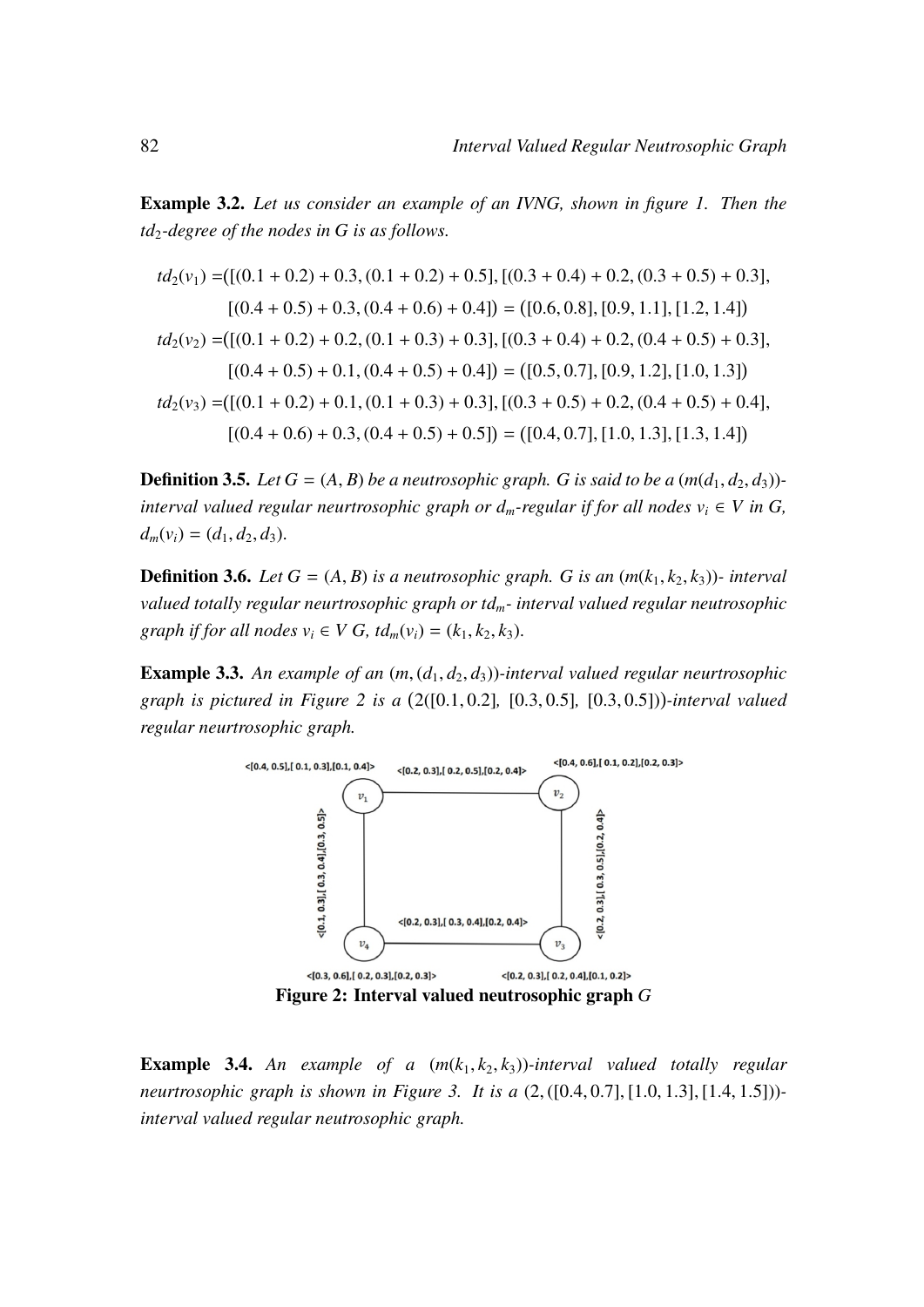

Figure 3: Interval valued neutrosophic graph *G*

**Theorem 3.1.** Let  $G = (A, B)$  be an IVNG. If  $(T_{BL}, T_{BU})$ ,  $(I_{BL}, I_{BU})$  and  $(F_{BL}, F_{BU})$ , are *constant function, then G is a dm- interval valued regular neutrosophic graph if G is a tdm-interval valued totally regular neutrosophic graph (m is a positive integer).*

*Proof.* Suppose that for every node *v* in *G*,  $((T_{AL}(v), T_{AU}(v)), (I_{AL}(v), I_{AU}(v)),$  $(F_{AL}(v), F_{AU}(v)) = (c_1, c_2, c_3)$  and  $d_m(a) = (d_1, d_2, d_3)$ . Then,

$$
td_m(v) = d_m(v) + ((T_{AL}(v), T_{AU}(v)), (I_{AL}(v), I_{AU}(v)), (F_{AL}(v), F_{AU}(v)))
$$
  
=  $(d_1 + c_1, d_2 + c_2, d_3 + c_3)$ 

Hence, *G* is a *tdm*- interval valued regular neutrosophic graph. If *G* is a *tdm*-interval valued regular neutrosophic graph, then the proof is similar to the previous case.  $\Box$ 

**Theorem 3.2.** Let  $G = (A, B)$  be an  $(m(d_1, d_2, d_3))$ -interval valued totally regular *and an*  $(m(k_1, k_2, k_3)$ -interval valued totally regular neurtrosophic graph with n nodes. Then,  $((T_{AL}(v), T_{AU}(v)), (I_{AL}(v), I_{AU}(v))$  and  $(F_{AL}(v), F_{AU}(v)))$  are constant function and  $O(G) = n(k_1 - d_1, k_2 - d_2, k_3 - d_3).$ 

*Proof.* If *G* is an  $(m(d_1, d_2, d_3))$ -regular neurtrosophic graph and an  $(m(k_1, k_2, k_3))$ -totally regular neurtrosophic graph respectively, then for all  $v \in V$  we get,

$$
d_m(u) = (d_1, d_2, d_3) \rightarrow \Big( \sum_{u \neq v \in V} (T_{BL}^m(uv), T_{BL(vu)}^m), \sum_{u \neq v \in V} (I_{BL}^m(uv), I_{BL(vu)}^m), \sum_{u \neq v \in V} (F_{BL}^m(uv), F_{BL(vu)}^m) = (d_1, d_2, d_3) \Big)
$$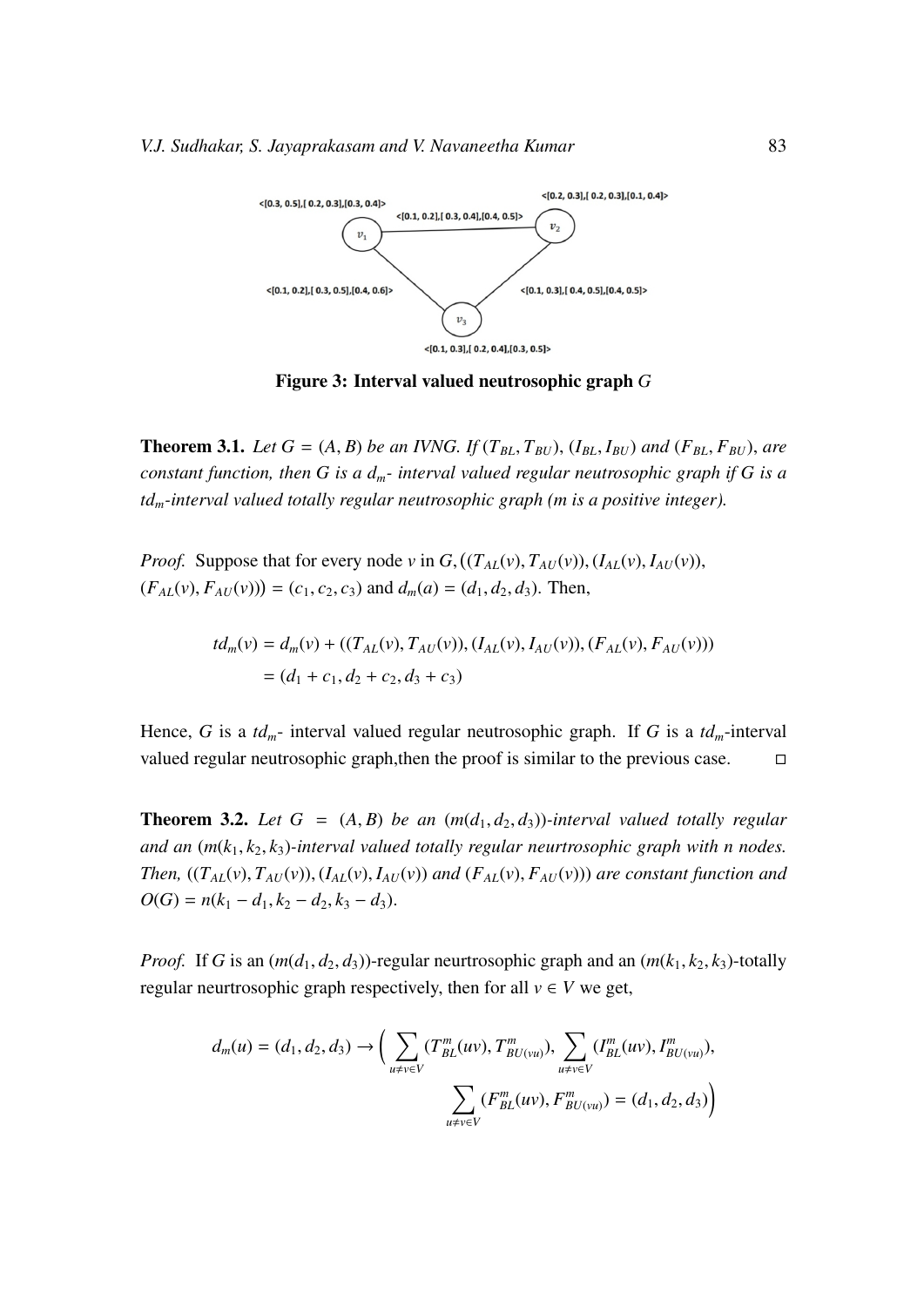and

we get:

$$
td_m(u) = (k_1, k_2, k_3) \rightarrow \left(\sum_{u \neq v \in V} \left( (T_{BL}^m(uv), T_{BL}^m(vu)) + (T_{AL}(v), T_{AU}(v)) \right), \sum_{u \neq v \in V} \left( (T_{BL}^m(uv), T_{BL(vu)}^m) + (I_{AL}(v), I_{AU}(v)) \right), \sum_{u \neq v \in V} \left( (F_{BL}^m(uv), F_{BL(vu)}^m) + (F_{AL}(v), F_{AU}(v)) \right) \right) = (k_1, k_2, k_3)
$$

 $(d_1, d_2, d_3) = (k_1 - (T_{AL}(v), T_{AU}(v)), k_2 - (I_{AL}(v), I_{AU}(v)), k_3 - (F_{AL}(v), F_{AU}(v)))$ and so

 $((T_{AL}(v), T_{AU}(v)), (I_{AL}(v), I_{AU}(v)), (F_{AL}(v), F_{AU}(v))) = (k_1 - d_1, k_2 - d_2, k_3 - d_3).$ Then  $(T_{AL}, T_{AU})$ ,  $(I_{AL}, I_{AU})$  and  $(F_{AL}, F_{AU})$  are constant function and since *G* has *n* nodes,

$$
O(G) = \left(\sum_{u \in V} \left(T_{AL}(v), T_{AU}(v)\right), \sum_{u \in V} \left(I_{AL}(v), I_{AU}(v)\right), \sum_{u \in V} \left(F_{AL}(v), F_{AU}(v)\right)\right) = n(k_1 - d_1, k_2 - d_2, k_3 - d_3)
$$

 $\mathcal{L}$ 

### 4. Conclusion

Interval valued neutrosophic graph have been introduced and investigated in this paper. The natural extension of this research work is the application of interval valued neutrosophic graph in the area of soft computing including neural network, expert systems, database theory, and geographical information system.

#### References

- [1] Akram, M.; Waseem, N.; Dudek, W.A. Certain types of edge m-polar fuzzy graphs. Iran. J. Fuzzy Syst. 2017 , 14, 27 – 50.
- [2] Akram, M. Certain bipolar neutrosophic competition graphs. J. Indones. Math. Soc.  $2017, 24, 1 - 25.$
- [3] Akram, M.; Siddique, S. Neutrosophic competition graphs with applications. J. Intell. Fuzzy Syst. 2017 , 33, 921 – 935.
- [4] Akrama, M. Single-Valued Neutrosophic Planar Graphs; Infinite Study; Modern Science Publisher: New York, NY, USA, 2016.